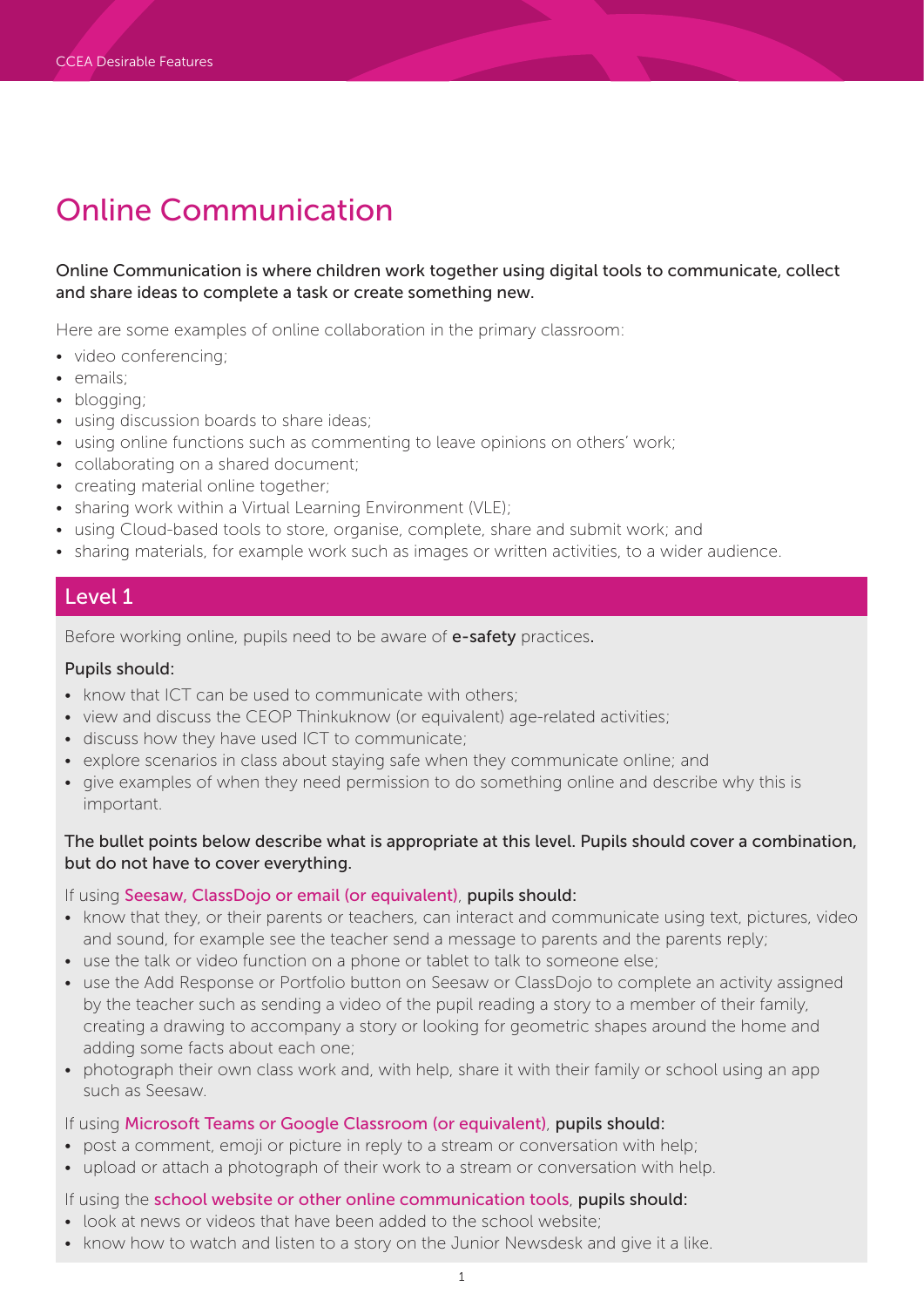## Level 2

Before working online, pupils need to be aware of e-safety practices.

### Pupils should:

- talk about how to keep safe and demonstrate appropriate online behaviour using suitable materials such as the CEOP Thinkuknow age-related activities;
- explore what cyberbullying means and what to do if they encounter it;
- understand the need to keep personal information and passwords private;
- recognise the need for a secure password:
- know that if they share information online it leaves a digital footprint or trail;
- understand that keyword searching is an effective way to locate online information and how to select keywords to produce the best search results; and/or
- realise that not all websites are equally good sources of information.

The bullet points below describe what is appropriate at this level. Pupils should cover a combination, but do not have to cover everything.

### If using Seesaw, ClassDojo, C2k Newsdesk (or equivalent), pupils should:

- know that they, or their parents or teachers, can interact using text, pictures, video or sound on a range of devices such as laptop, tablet, phone, computer or smart TV;
- access and respond to a teacher-created online activity and upload to portfolio or journal using a range of tools, for example draw a picture using the pen and eraser tools, record audio using the microphone, record a video or take a picture using the camera, write a note using text changing colour and style or add shapes or change background on their response to the teacher activity;
- send a comment on a story to the Junior Newsdesk.

If using Google Classroom or Microsoft Teams (or equivalent), pupils should:

- join a class Team or Google Classroom with a code and reply appropriately to a message posted by your teacher or a classmate;
- add a Post to the Stream or Channel, for example ask a relevant question about class or assignments or share relevant resources related to the class subject or topic;
- record a message for their class in the Posts area, using the microphone icon;
- access and complete an online quiz set by the teacher;
- know how to access Assignments in Teams and attach a piece of work or a photograph of your work for the teacher;
- take part in a whole class video meeting using for example Google Meet or MS Teams.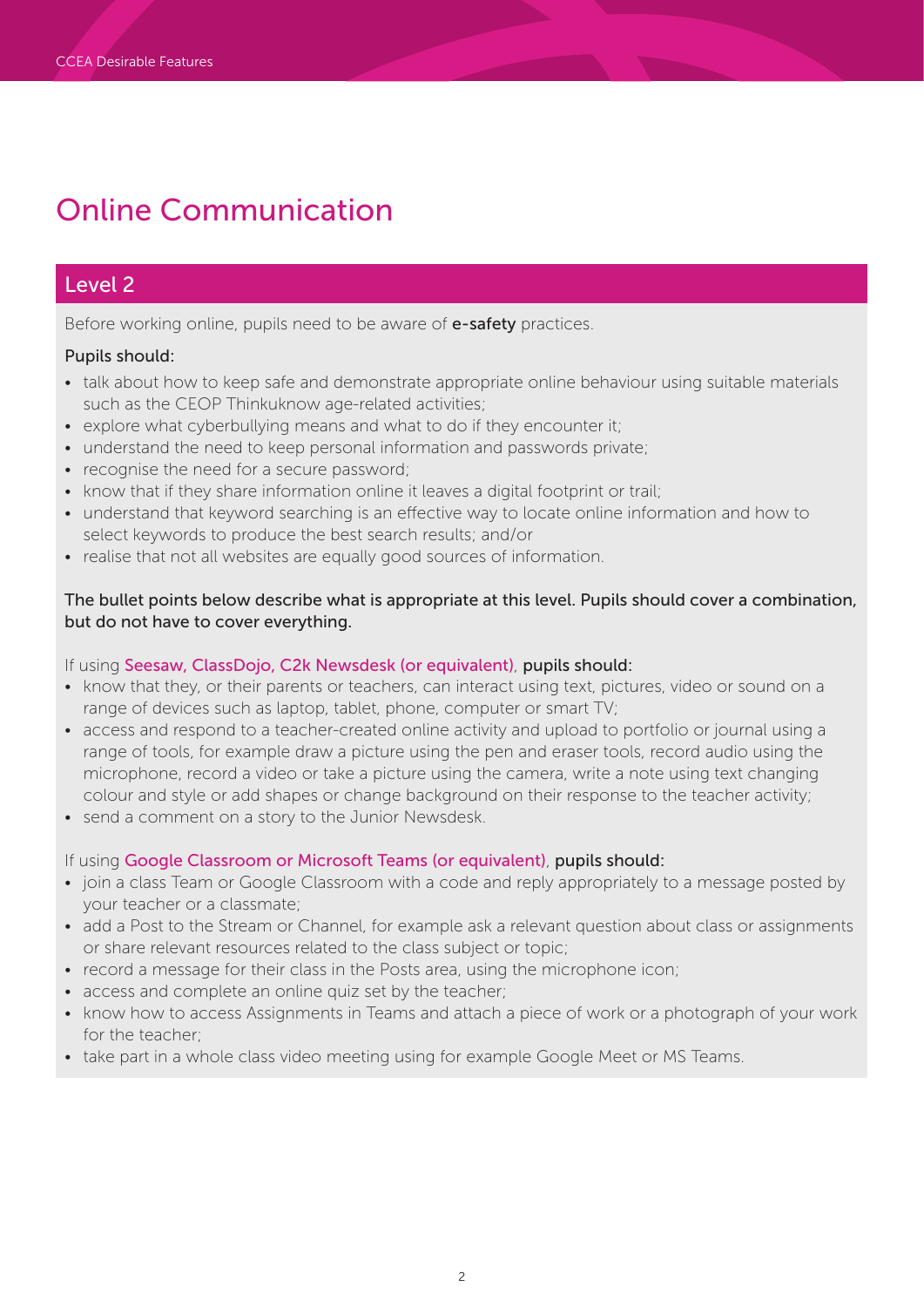## Level 3

Before working online, pupils need to be aware of e-safety practices.

### Pupils should:

- view and discuss e-safety materials such as the CEOP [Thinkuknow](https://www.thinkuknow.co.uk) age-related activities;
- increase awareness of fake news and learn how to assess what they read online:
- learn skills to help determine if something is real or fake;
- develop knowledge of the impact of online reputation and how technology can have a negative impact on people's lives;
- understand that in gaming and other online forums, not everyone is who they say they are; and
- increase awareness of healthy screen time.

### The bullet points below describe what is appropriate at this level. Pupils should cover a combination, but do not have to cover everything.

### If using Seesaw, ClassDojo, C2k Newsdesk (or equivalent), pupils should:

- post to the Student Journal (Seesaw), portfolio (ClassDojo or School Reporter section on C2k Junior Newdesk), uploading a combination of photo, video, note, voice recording and/or text;
- draw a picture using pen tools and eraser, changing background and adding shapes;
- add a voice or text caption to their post;
- add a relevant and appropriate comment on a blog post or on other people's work.

### If using Google Classroom (or equivalent), pupils should:

- join a class and navigate the main menu, accessing the classwork stream and the announcements;
- reply appropriately to an announcement from the teacher;
- add content to the post such as local file Attachments or files from Google Drive, YouTube videos and links to other resources;
- view assignments and Turn in an assignment, making changes to a document created by their teacher;
- be able to view feedback from their teacher and access any marks awarded.

Level 3 continued overleaf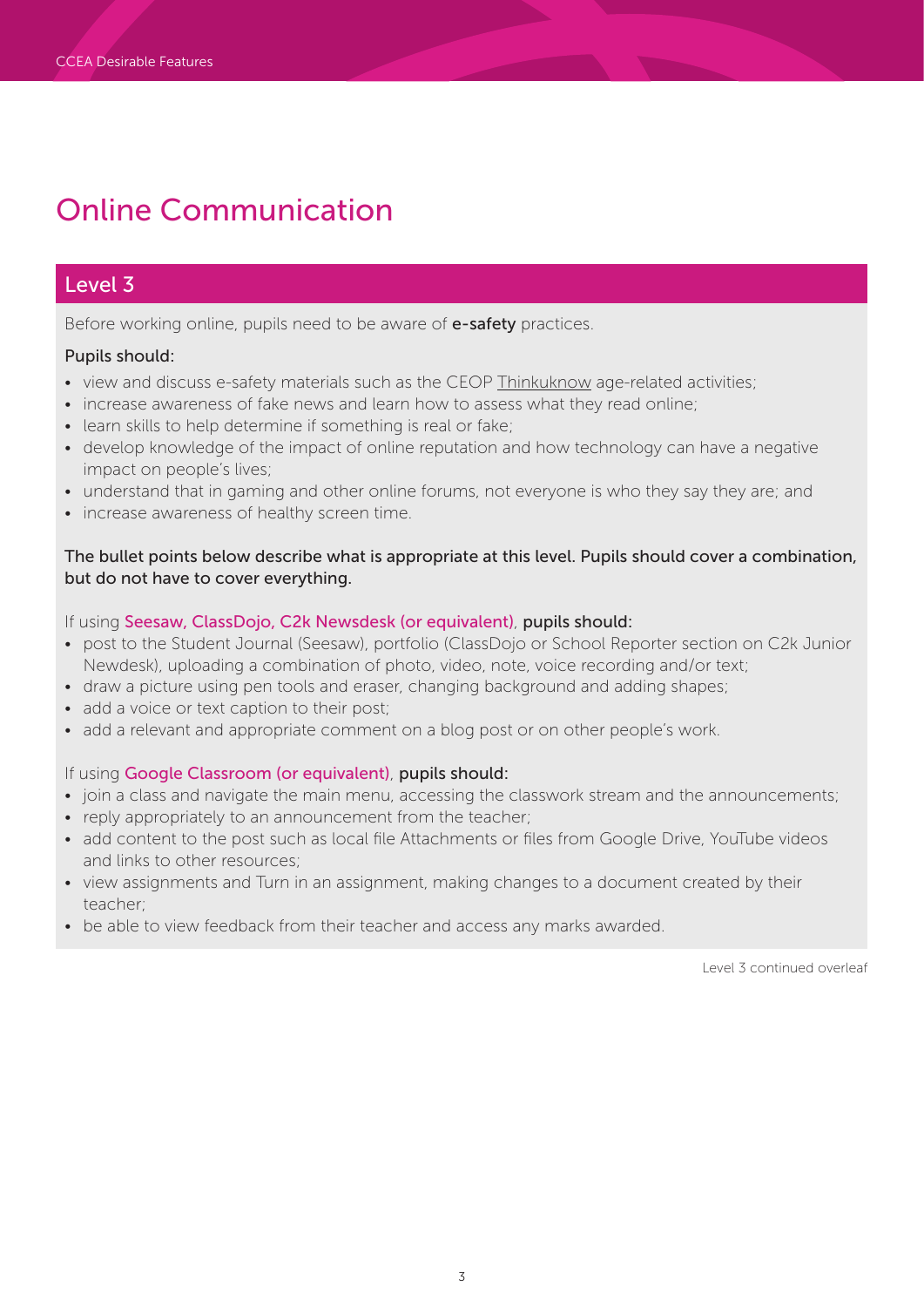# Level 3 continued

If using Microsoft Teams (or equivalent), pupils should:

- join a class and navigate the main Teams interface viewing content in channels created by their teacher;
- participate in an ongoing class discussion with other children in the class, posting relevant replies in response to their contributions;
- use the Announcement tool to make a post stand out;
- add content to a relevant channel by uploading from OneDrive or a device or adding a link;
- complete Assignments and understand how to Turn in;
- know how to view Feedback from their teacher and view Grades;
- work collaboratively on a shared document such as a PowerPoint or Word document, for example be able to highlight their contribution in a different colour;
- know how to work within the Student Notebook so the teacher can see their work, for example complete an online homework within their Notebook and access teacher feedback;
- use the Comments or Conversation tool to feedback, chat and work in real-time;
- take part in a videoconference using the raise hand and chat tools to interact with the class and teacher.